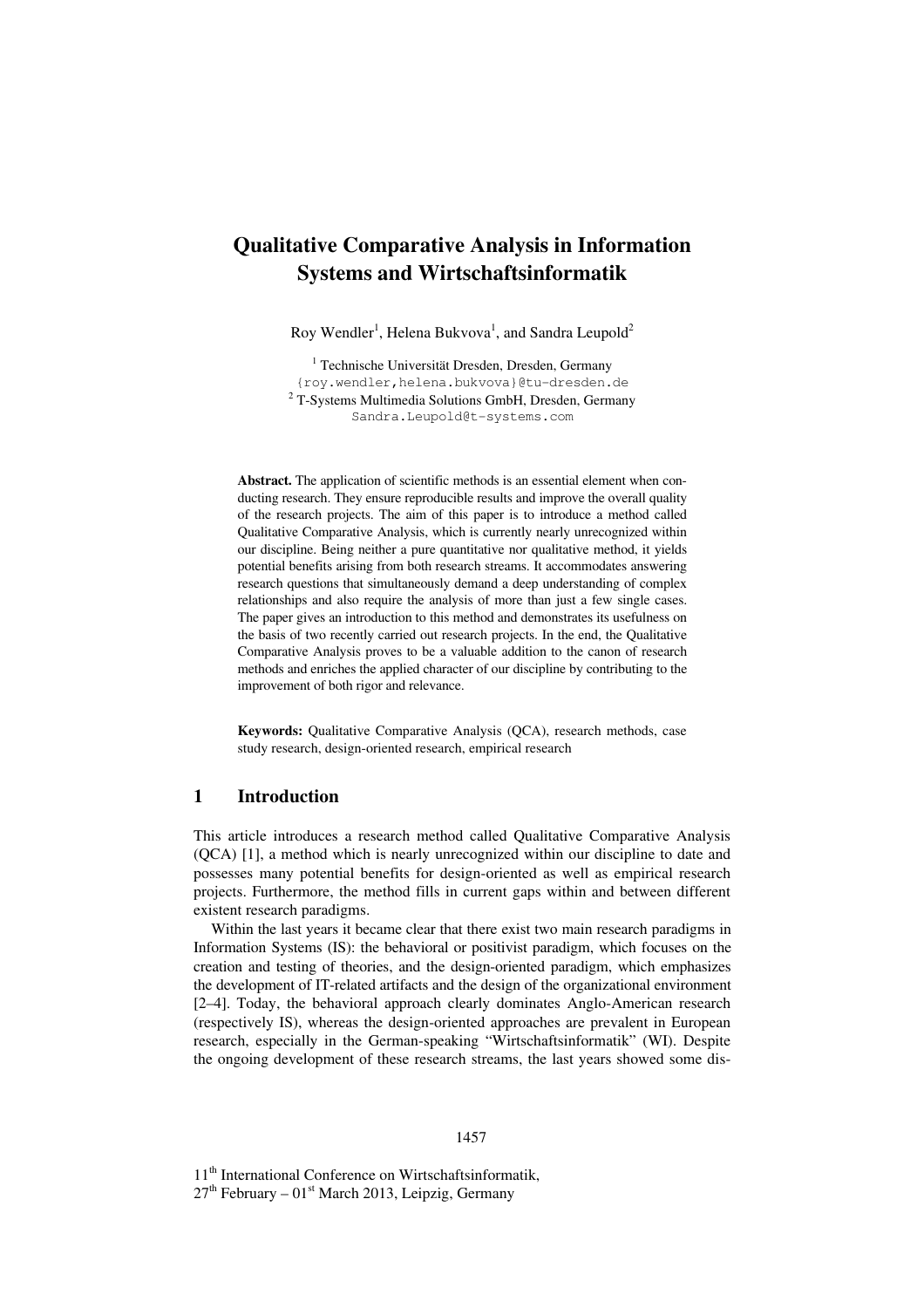satisfaction with both [4-5]. On the one hand, the behavioral approach faces increasing discussion about its identity, the application of qualitative vs. quantitative methods, and the relevance and limitations of the prevailing research methods [4], [6-7]. On the other hand, the design-oriented approach struggles with the availability of a rigorous set of research methods and a lack of international recognition [4], [8].

Consequently, a call for approaches arises which may overcome the current limitations in the research fields of both IS and WI and bridge the gaps between existing paradigms. Frank claims that "due to the diversity of research topics and objectives in ISR [Information Systems Research], mono-paradigmatic research is not sufficient" [4]. Indeed, there seems to be huge potential within the convergence of the behavioral and the designoriented approach. Lyytinen  $& King$  stated, with regard to the legitimacy of IS research: "Theory has value *only* in reference to praxis" [7]. However, limiting attention to the IT artifact alone would be misleading, too, because "artifacts never deliver value in their own right. They are complementary assets in production, and their value cannot be understood without the context of their application" [7].

One essential element to ensure (scientific) rigor as well as (practical) relevance is the selection of suitable research methods that take into account the characteristics of the research questions in IS/WI [9]. Different research questions ask for different research methods, and the chosen method should always be determined by the questions asked. However, if the dichotomy of the two named paradigms remains, there is the danger that scientists in IS/WI ask their questions in a way that fits predefined methods instead. This would be a clear threat to the improvement of both rigor and relevance.

Such progress could already be observed in Management Science and Sociology. Researchers were stuck within a dispute between qualitative case-oriented (more practical) approaches and quantitative variable-oriented (more theoretical) approaches. It has been discovered that the prevalent methods have limitations in answering specific research questions, despite focusing on measurement, sampling, analysis, and so on [10]. In the end, the quality of research suffered, because "often, the desire to use these [multivariate statistical] techniques shapes the way social scientists ask their questions" [1].

Hence, to support the call for a pluralistic pool of scientific methods which are equally acknowledged among the research community of IS/WI [4], [7-8], [11], we are introducing QCA as a potential method. To support our argumentation, the paper is structured as follows: Section 2 gives a short introduction to QCA and explains basic concepts on the basis of a simple example. Section 3 discusses the potential benefits of QCA in IS/WI and highlights possible usage in design-oriented as well as behavioral research approaches. The argumentation is underlined by two recently conducted research projects. Finally, section 4 points out possible limitations and summarizes the article.

# **2 A Short Introduction to Qualitative Comparative Analysis**

### **2.1 Origin and Classification**

Qualitative Comparative Analysis is a research method whose roots date back to the mid of the 19<sup>th</sup> century. In this period John Stuart Mill established the fundamentals in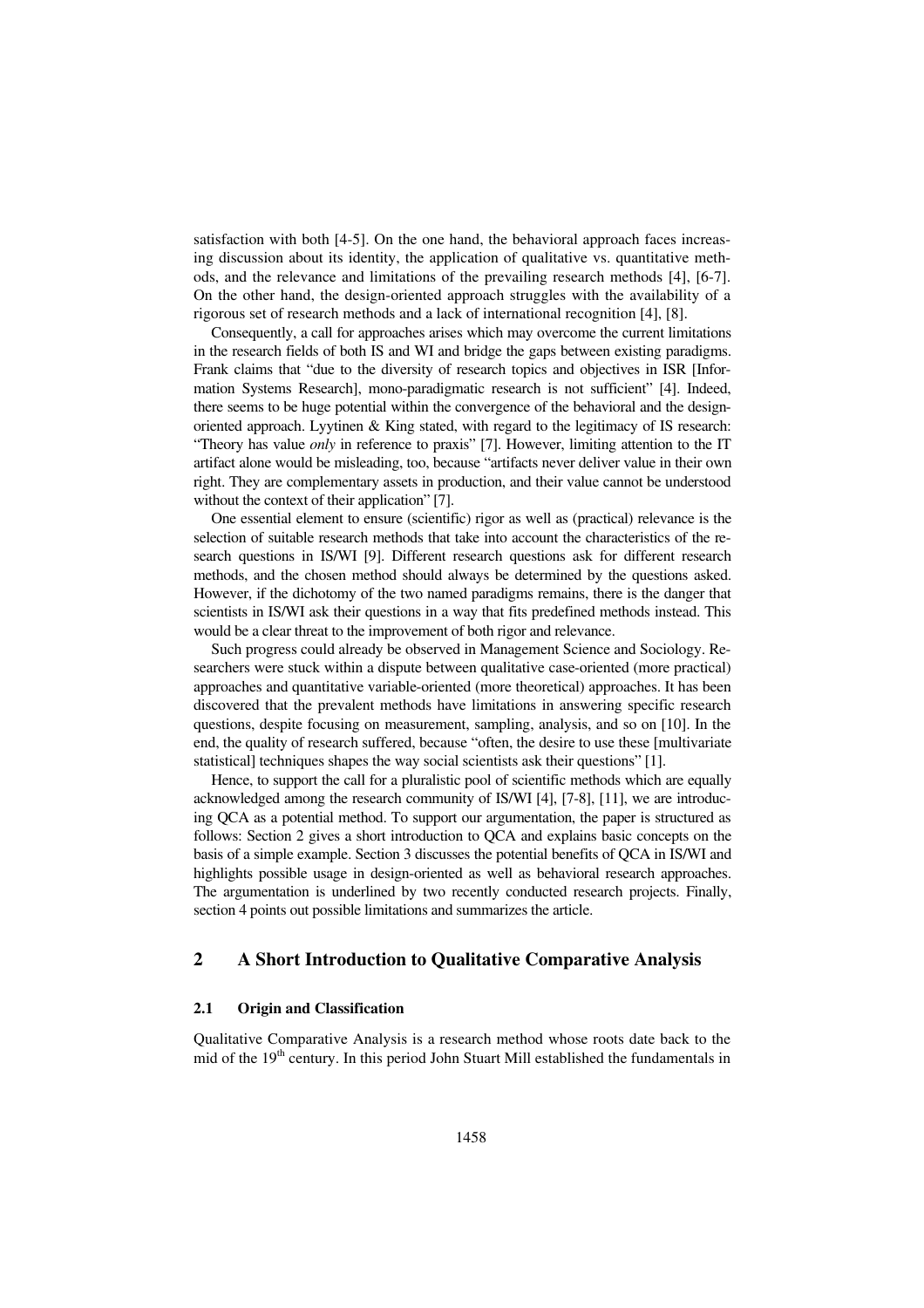his essay "Of the Four Methods of Experimental Inquiry", especially the "Method of Agreement" and the "Method of Difference", which deal with a systematic comparison of cases to search for common causal relationships [12-13].

QCA in its current form emerged from the work of Charles C. Ragin in the 1980s [1]. QCA has been known in Comparative Politics for a time, but soon it was recognized as a potential method for Sociology, too [14-15]. Today, QCA has been applied also in Management Science, Business and Economics, Health Research, Legal Studies, and International Relations, among others. An overview of current application areas, software tools, and further references can be found at the website compasss.org (COMPArative Methods for Systematic cross-caSe analySis) [16].

In fact, the term "qualitative" may be misleading. The method can be classified as neither a qualitative nor a quantitative approach, but shares key elements of both. Strictly speaking, QCA can generally be seen as a more quantitative method which operates on qualitatively coded data and allows a systematic comparison of cases [17]. Therefore, in recent years one can observe a tendency to subsume QCA and related methods, like multi-value QCA (*mvQCA)* and fuzzy set QCA (*fsQCA*), into a family of so called "Configurational Comparative Methods" [18].

This ambiguity reflects itself also from an epistemological point of view. As a method, QCA cannot be categorized to one distinct paradigm. Although the logical foundation of QCA (see section 2.2) conveys a rather positivist character of the method, it can be rarely established that way [12-13]. Furthermore, the results obtained by utilizing QCA heavily rely on the interpretation and the decisions of the researcher. These are characteristics of an interpretative paradigm [18]. However, supporting Mingers' view that methods may be used "critically and knowledgeably" within different paradigmatic assumptions [11], QCA does not exclude itself from one or the other paradigm. It is flexibly applicable depending on the researcher's goals and individual positioning.

### **2.2 Basic Concepts**

This section aims at introducing some basic concepts necessary for conducting a QCA in a very brief manner. Due to restrictions in space, we cannot give a comprehensive description. Therefore, interested readers may be referred to the publications of Ragin [1], Schneider & Wagemann [14], and Rihoux & De Meur [19] which serve as basis and orientation for the following explanations within this section, too.

Furthermore, the given explanations, mainly taken and modified from [1], are accompanied by an example which we kept simple for illustration purposes. Let a research project deal with the success (S) of reorganization projects. The researcher analyzes the effect of the three variables: Top Management Support (T); Early Employee Involvement (E); and Investments Spent (I), over eight independent cases. In QCA terms, the variables are called *Conditions,* whereas the success is called *Outcome*.

First of all, QCA builds upon the use of Boolean Algebra. That means variables have to be coded dichotomously into 0 (false, absent) or 1 (true, present), and cases are represented as sets according to set theory. For our example, the outcome would be 0 for an unsuccessful project (written lower case: s) and 1 for a successful project (written upper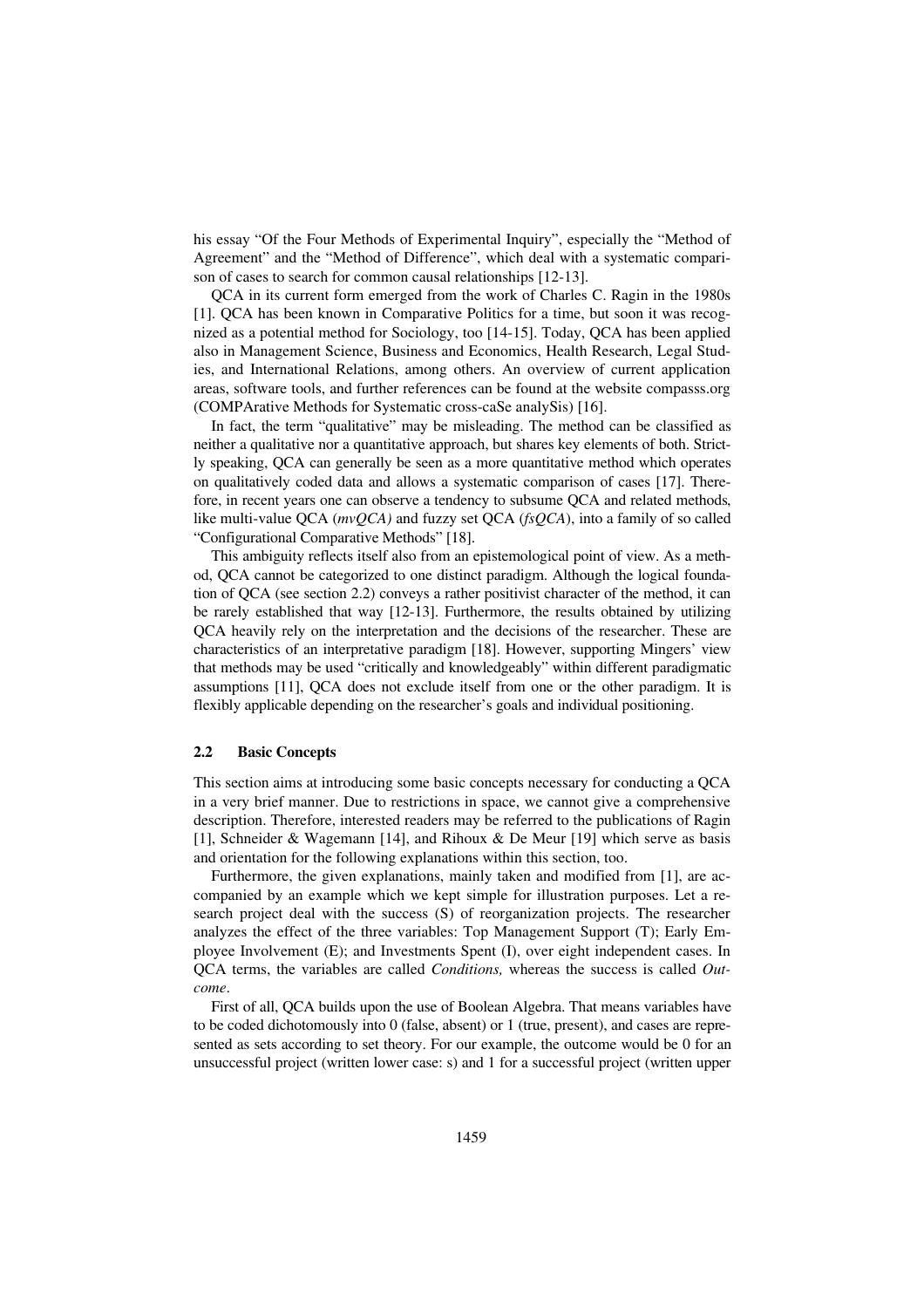case: S). Analogously, the conditions are coded into Top Management Support was absent (t) or present (T), and Early Employee Involvement was absent (e) or present (E). The third condition, Investments Spent, is an interval-scaled variable. Therefore the researcher needs to identify what constitutes a high (I) or low (i) investment.

The collected data is then presented in a *Truth Table*. A hypothetical truth table for our example is given in Table 1. Every row represents a possible *Configuration*. That means every theoretically possible combination of conditions (excluding outcome). For our example, there exist  $2<sup>3</sup> = 8$  rows at maximum. Our example is chosen in such a way that every case represents a possibly configuration. Of course, this is unlikely to happen. So there may be less than 8, if some configurations were not observed, and simultaneously, one row may represent more than one case. Both situations would not affect the application of the standard QCA procedure.

| Configura- |                               | Outcome                             |                         |                        |
|------------|-------------------------------|-------------------------------------|-------------------------|------------------------|
| tion<br>ID | Top Management<br>Support (T) | Early Employee<br>Involvement $(E)$ | Investments spent $(I)$ | <b>Project Success</b> |
|            |                               |                                     |                         |                        |
|            |                               |                                     |                         |                        |
|            |                               |                                     |                         |                        |
|            |                               |                                     |                         |                        |
|            |                               |                                     |                         |                        |
|            |                               |                                     |                         |                        |
|            |                               |                                     |                         |                        |
|            |                               |                                     |                         |                        |

**Table 1.** Hypothetical truth table

For instance, row (configuration) 5 is characterized as follows: The project had no top management support (0), but an early employee involvement took place (1). A high amount of investments was spent (1), but the project was not successful in the end (0).

The next step is to find out which combination of conditions leads to successful or unsuccessful projects. For that, QCA utilizes combinatorial logic and Boolean minimization. Therefore, it is important to understand Boolean addition and multiplication. A Boolean sum represents the logical OR, meaning at least one of the parts of the sum has to be true. A Boolean product, however, is a combination of conditions and is equivalent to the logical AND. Every configuration now can be written in a Boolean product, whereby uppercase letters indicate presence (1), and lowercase letters indicate absence (0). For instance, configuration 5 can be written as "tEI", whereas configuration 7 would read "TEi". Now, we are already able to write down a primitive Boolean term for both outcomes success (S) and no success (s) in the form of Boolean sums combining the corresponding configurations that are given in Table 2.

**Table 2.** Primitive Boolean sums-of-products

| Sum-of-products             | Corresponding configurations         |
|-----------------------------|--------------------------------------|
| $s = tei + teI + tEI + Tei$ | unsuccessful projects 1, 2, 4, and 5 |
| $S = tEi + TeI + TEi + TEI$ | successful projects 3, 6, 7, and 8   |

However, such a representation is not satisfying. So, QCA continues with a pairwise comparison of every configuration with the aim of minimizing complexity and simul-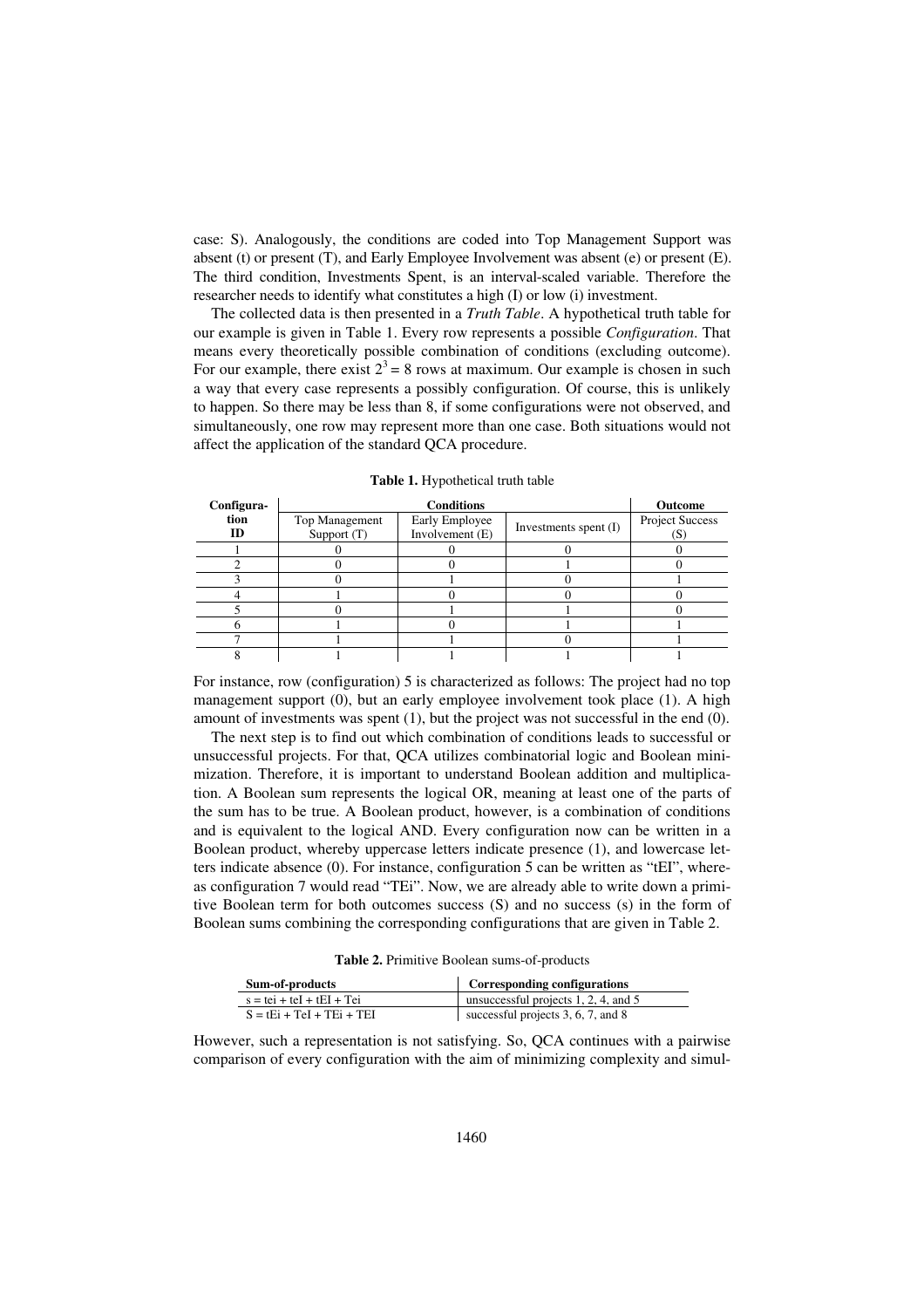taneously maintaining causality. The fundamental rule of minimization states: "If two Boolean expressions differ in only one causal condition yet produce the same outcome, then the causal condition that distinguishes the two expressions can be considered irrelevant and can be removed to create a simpler, combined expression." [1]. Looking, for instance, at configurations 7 and 8 in Table 1, both differ only in the investments spent. Nevertheless, both are successful. Therefore, the investments spent are irrelevant for this (and only this!) pair of configurations. They can be reduced to:

$$
S = TEi + TEI = TE \tag{1}
$$

This procedure is carried on for every pairwise comparison and is repeated with the reduced configurations (like TE in the example above) until no further minimization is achievable. However, only those configurations are compared to each other, which had the same outcome. The analysis of successful and unsuccessful projects results in two independent runs of QCA. The pairwise comparison of all primitive expressions for project success (S) in our example results in the following minimized Boolean expression that cannot be reduced any further:

$$
S = Ei + TI + TE
$$
 (2)

The last step in QCA is the deduction of *Prime Implicants*. The Boolean concept of implication states that one expression implies another, if the second is a subset of the first. The goal of this step is to produce a final expression with a logically minimal number of prime implicants. For this task, the *Prime Implicant Chart*, illustrated in Table 3, is a helpful tool. It maps the minimized against the original primitive expressions, whereby an X states that the minimized expression implies the primitive one.

**Table 3.** Prime implicant chart

|                          | $\mathbf{r}$ | TeI | <b>TE:</b>               | <b>TEI</b> |
|--------------------------|--------------|-----|--------------------------|------------|
| $\overline{\phantom{a}}$ |              |     | - -                      |            |
|                          |              |     |                          |            |
| mm                       |              |     | $\overline{\phantom{a}}$ |            |

The requirement for a logical minimal expression is that every column of the chart has at least one X. This means that every primitive expression is covered by a minimized one. As easily becomes clear, the third row (TE) is redundant and can be omitted without changing the result. Another advantage of this chart is that primitive expressions not covered by any of the minimized expressions become visible. They have to be included as prime implicants, too (this is not the case in our example). The final solution, then, for the project's success is:

$$
S = Ei + TI
$$
 (3)

This is read as follows: Projects are either successful when employees are involved early (E) AND the spent investments are low (i) OR when top management support was given (T) AND the spent investments are high (I). It becomes clear that QCA keeps causality and analyzes the effect of conditions, always in observance of the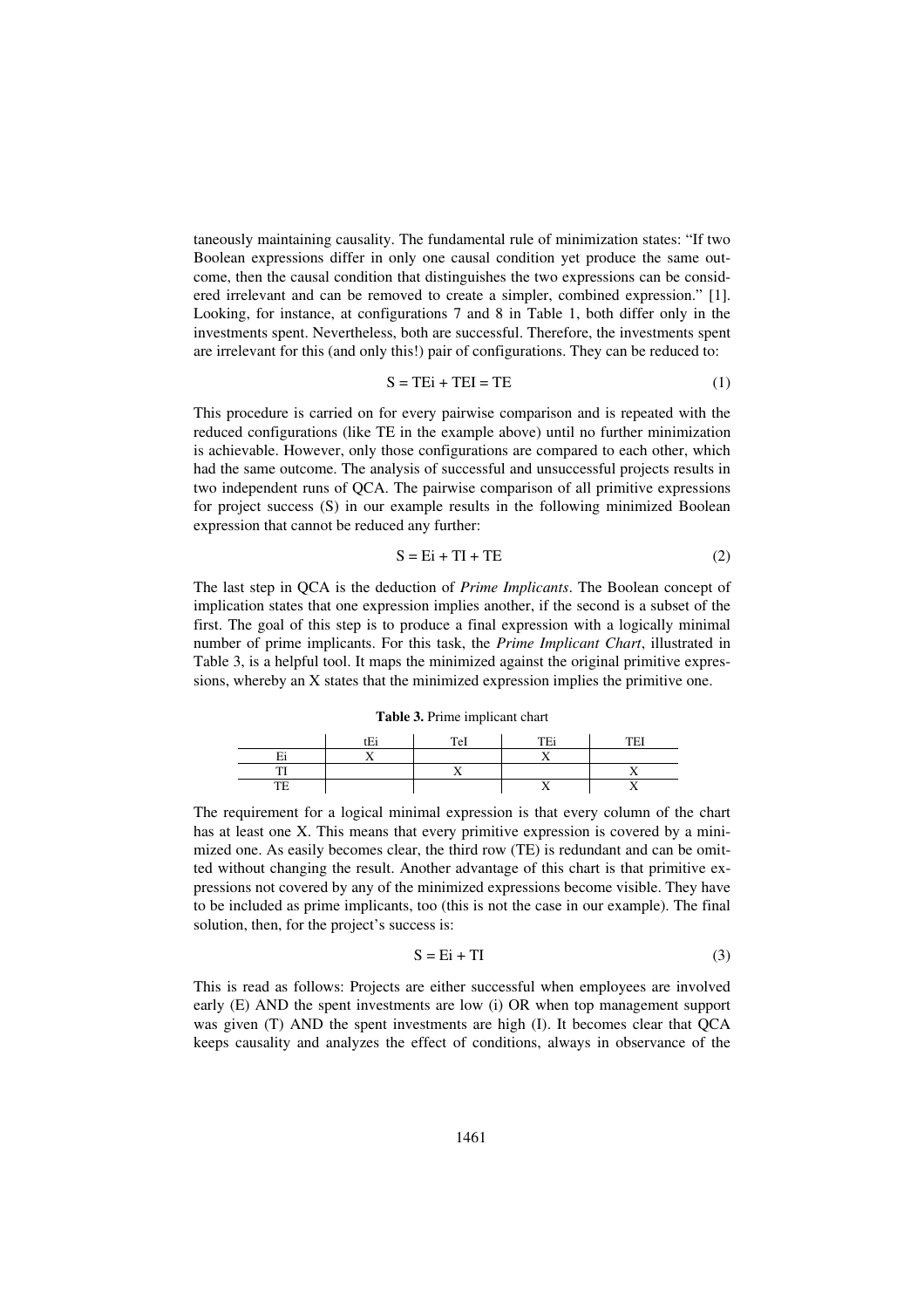presence or absence of other causally relevant conditions. The researcher may now interpret this result further.

Additionally, Boolean minimization allows distinguishing between *Necessary* and *Sufficient Conditions* for specific outcomes, which in turn allows a deeper interpretation. Further important concepts are *Logical Remainders*, configurations that are logically conceivable but missing in the data set, and *Contradictions*, cases with identical configurations but different outcomes. The interested reader may refer to basic literature (for instance [1], [14], [20]) for further explanation of these issues.

# **3 QCA in IS and WI: Potential and Examples**

As a scientific discipline, IS/WI is rooted between Business Administration and Economics, as a part of Social Sciences on the one side, and Computer Science with Engineering foundations on the other side [21-22]; hence, it continually seeks to unite two different research traditions. Furthermore, it inherits an applied character from both disciplines, and thus the need to make its findings available to practice [8]. This constellation poses a considerable challenge to establishing generally accepted research approaches. This conflict has been made visible by the discussion about the role of behavioral and design-oriented research methods in IS/WI (see section 1) [3], [8]. Within WI, researchers are now leaning towards finding a consensual middle way between relevant, application oriented research and rigorous, systematic research procedures, strongly soliciting the design-oriented approach [8]. It is our aim in this article to support this development by presenting QCA as a suitable method for increasing the rigor, without an unnecessary detachment from the practice or reduction of complex practical cases.

The nature of QCA as a systematic and configurational comparative method yields a number of benefits for researchers of IS/WI. First of all, the QCA stands outside the two main fields of qualitative and quantitative methods but combines some of the key strengths of both [1], [23-24]. Therefore, QCA is suitable for application in our discipline for two reasons: it supports the systematic comparison of multiple cases with limited information loss and it helps to establish causal relationships based on factor configuration while maintaining case-inherent complexity [24]. Due to the applied character of the IS/WI discipline, combined with the frequently used design-oriented approach, researchers often deal with complex case studies. While this approach allows an in-depth understanding of the empirical context, systematic and reproducible comparison and generalization of findings are often difficult [25].

By using the QCA instead, context and findings of the case studies can be simplified into sets of different outcomes and hence made comparable. The calibration of the data – unlike simple quantification – allows the retention of the context through set description and the definition of set membership. Furthermore, the configuration, as means of expressing causal relationships, results in meaningful descriptions of possible case variations.

While quantitative methods have been used to describe causal relationships in IS, their interpretation and application in practice appears difficult. Furthermore, these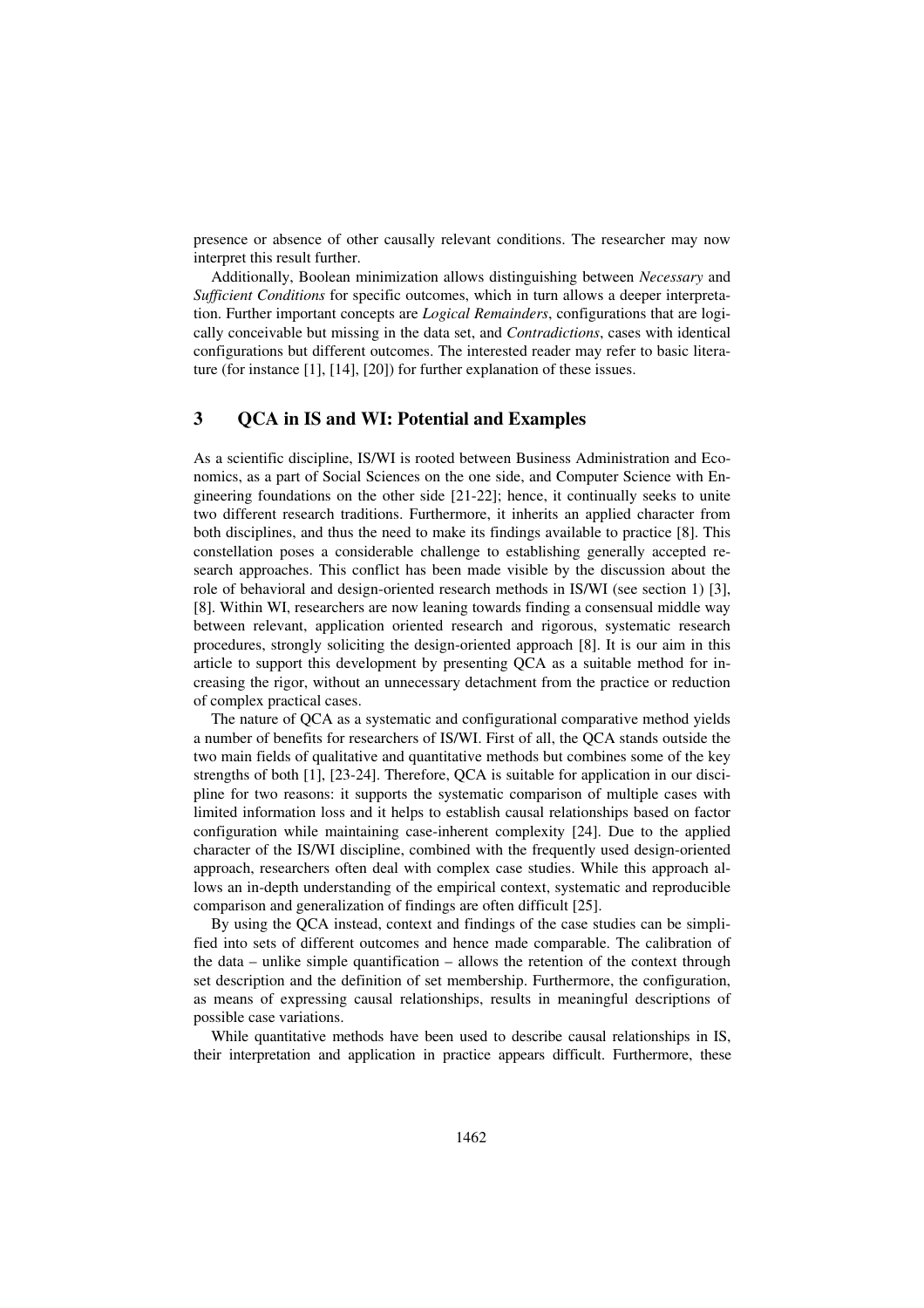methods imply the isolation of factors (variables), and therefore suffer limitations regarding the complexity of underlying theoretical models [1], [6], [15], [24]. QCA does not view causes in isolation but always within the context of other relevant conditions. Every case is analyzed as a whole regarding absence or presence of dependent and related conditions [1]. Moreover, combinations of factors are easier to interpret and provide suitable models as a foundation for analysis and configuration of cases in practice.

In addition, the QCA offers some new possibilities in the way that the variables are determined. Variables are not seen as pure quantitative data rather than interpreted as qualitative construct. Although the dichotomization yields some limitations in itself, this treatment allows a direct coding of a qualitative construct instead of technically driven operationalization via dummy variables [17].

When compared to qualitative methods, QCA can also offer a valid alternative. While it cannot provide the same deep data emergence as for example Grounded Theory [26], its structured process helps the researchers explicate their decisions and reasoning. The reliance on set-theory rather than statistical methods emulates the causal relations from the real world and thus helps to maintain the applicability of the results. Qualitative research in IS/WI is often based on single or multiple case studies [25], where the OCA can be suitable for abstracting and comparing the findings.

In summary, both behavioral as well as design-oriented research in IS and WI can benefit from the application of QCA. The method can be applied in behavioral studies where the research is based on a moderate number of case studies and is concerned with the description of causal relationships and the identification of patterns. In design-oriented research, QCA can be helpful to support different research steps to deduce artifacts and useful IT solutions: during the analysis and exploration of the problem as well as during evaluation of the designed artifact.

QCA expands the set of useable methods apart from surveys, single case studies, interviews, pilots, simulations, etc. Therefore, it offers a possibility that does not force the researcher to decide between understanding complexity and gaining generalized insights rather than allows asking research questions combining both aspects [1], [27].

In the following section, we present and briefly discuss two examples of the application of QCA in IS/WI research. The first example is concerned with the identification of success factors in agile project management and the second with the search-behavior on online profiles belonging to scientists. Both examples are meant to show possible uses of the method in two different settings – not to serve as references of proper implementation of the method. On the contrary, we use the experience from the two research projects to point out and discuss difficulties and risks in the use of QCA in IS/WI research.

### **3.1 Identification of Success Factors in Agile Project Management**

The analysis shown in this subsection was accomplished within a research project in cooperation with an international communication and web 2.0 company. The company's main focus lies in developing and providing software solutions. Since 2008, project managers in the company have used agile methods like Scrum to accomplish software and organizational projects. Originally, the purpose was to save time and costs due to increased transparency and shorter development cycles. However, it emerged that most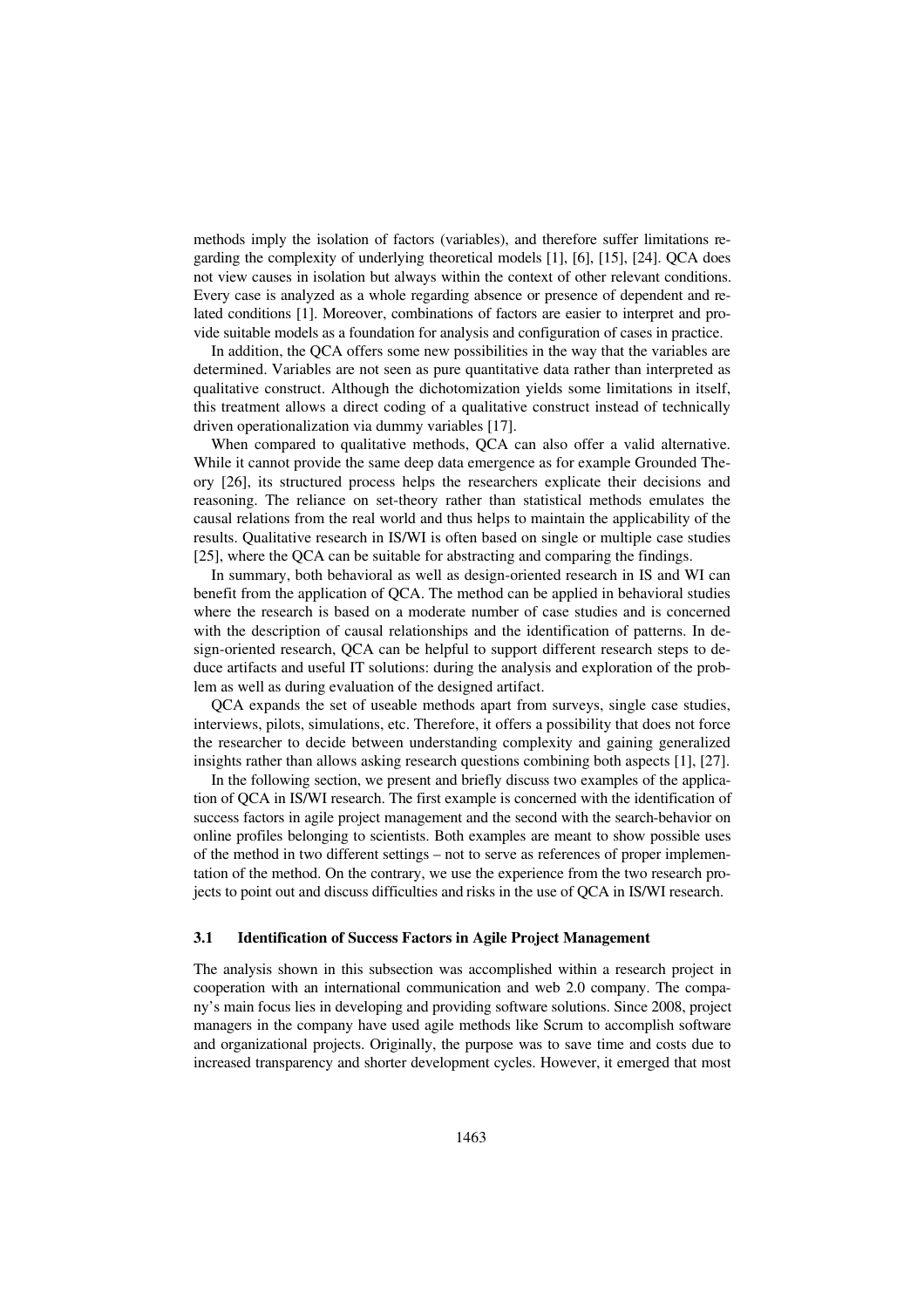Scrum projects were not more but less successful than projects conducted with traditional methods. Interviews indicated that missing basic Scrum conditions could be the reason for the lack of success. Therefore, a total of 19 Scrum projects were analyzed using QCA. The aim of the study was to determine on which basic Scrum conditions, or combinations of these, the success of Scrum projects depended.

The most agile project management methods are based on the "Manifesto for agile Software Development" from 2001. Agile methods contain four principles: they are based on individuals and interactions; the relationship with the customer; an efficient solution; and a fast reaction to changed requirements [28]. Therefore, the purpose of agile project management is to develop pieces of the solution in short time, under permanent contact to the customer and changing requirements. Within this environment, Scrum was developed in 2001. To ensure short development times, Scrum uses the term "Sprint". A Sprint is usually two to four weeks long and begins with a discussion between the Scrum Team and the requirements manager (Product Owner). This role is responsible for the customer communication during a Sprint, in case of changed requirements. Simultaneously, the Scrum Team develops customer requirements in selfcontrolled environments and presents the solution to the Product Owner for approval at the end of a Sprint. The Scrum Master is responsible for the motivation of the Scrum Team only by using specialized motivation methods. Hence, no disciplinary methods are necessary. Additionally, Scrum requires several basic conditions to unroll its advantages [29–31]. During a theoretical analysis, seven basic Scrum conditions were discovered: Training and Coaching, Internal Communication, Allocation of Tasks, Role Understanding, Problem Solving, Requirements Management, and Meetings.

Due to the fact that, in summary, 19 projects could be analyzed, the csQCA proved suitable regarding sample size and the research aim. A questionnaire was created to collect data. It was based on the identified Scrum basic conditions and the success of the project, which were operationalized by several questions. Afterwards, the Scrum Master, one project employee, and the customer of every project were given the questionnaire. Every answer in the questionnaire received a score which depended on how good the answer matched with the Scrum theory. Thereafter, the sum of the achieved score points were divided through the possible maximum score. The outcome was a "degree of fulfillment" of the basic conditions and the success per project.

Table 4 shows an example for this procedure. The basic condition of Problem Solving contained three questions. Every project could gain 0, 0.5, or 1 point per question. The maximum score was 3 points. Therefore, project 1 for instance, achieved a degree of fulfillment of 83.33%.

| Project | Q.1 | Q <sub>2</sub> | 0.3 | <b>Achieved score</b> | <b>Maximum</b><br>score | Degree of<br>fulfillment |
|---------|-----|----------------|-----|-----------------------|-------------------------|--------------------------|
|         |     | 0.5            |     | 2.5                   |                         | 83.33%                   |
|         |     | 0.5            |     |                       |                         | 16.67%                   |
|         |     |                |     |                       |                         | 33.33%                   |

**Table 4.** Example for data collection and calculation of degree of fulfillment

Afterwards, it was necessary to dichotomize the data regarding the calculated degrees of fulfillment. This was done with the help of thresholds for every basic condition as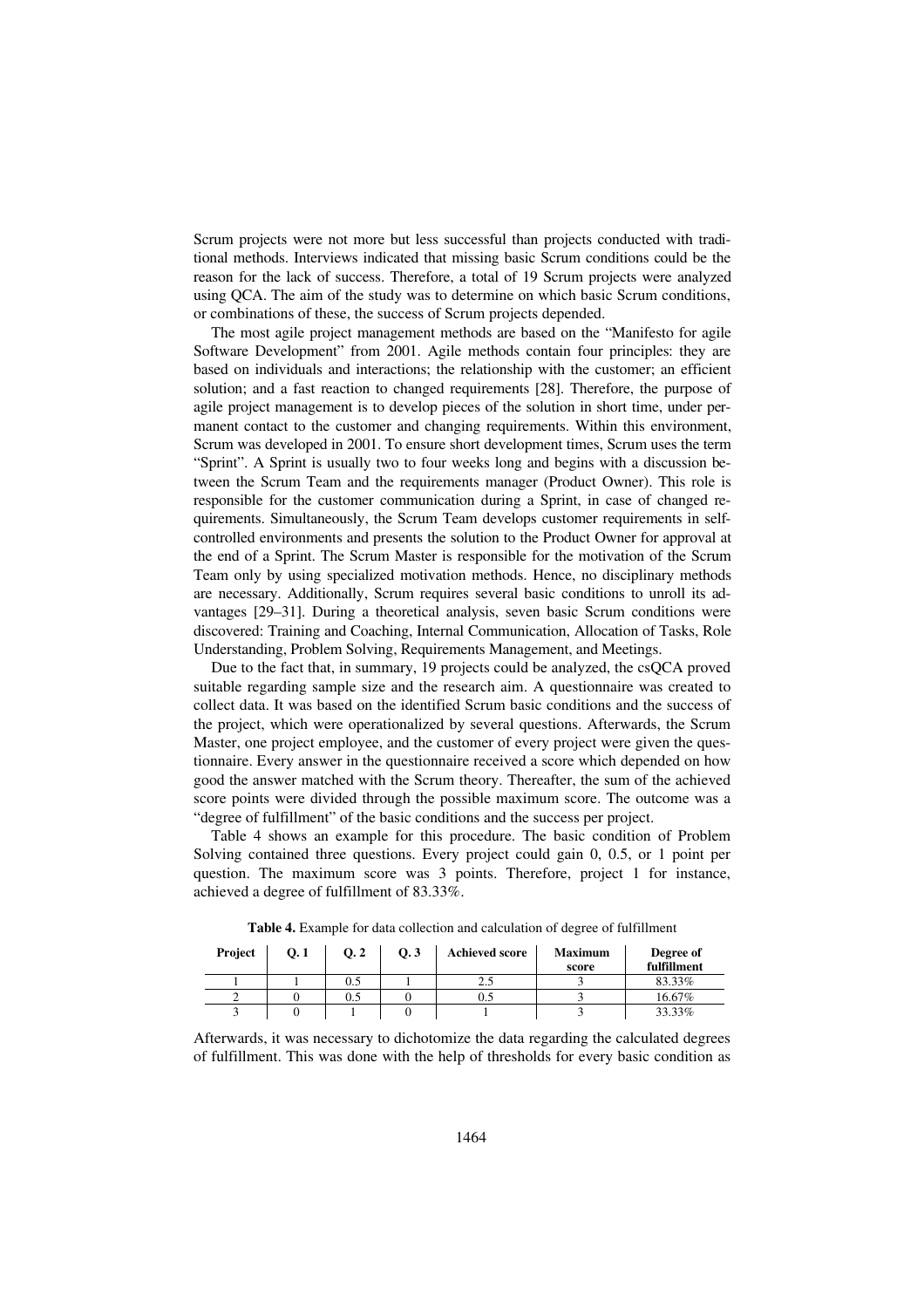well as the success. The exact threshold was determined according to two restrictions. On the one hand, it was important not to separate degrees of fulfillment which were close together. On the other hand, both produced sub-groups should be of similar size. In some cases, it was not possible to accommodate these restrictions. Hence, a single case analysis was accomplished to create clearness of doubtful project classifications. The result of this step was a truth table which was analyzed by the computer program TOSMANA (see [16] for further information).

The analysis delivered the following basic conditions which were responsible for positive project success: the presence of Internal Communication, Training and Coaching, and the Task Allocation. The results for negative project success were: the absence of Internal Communication, Problem Solving, Task Allocation, Requirements Management, and Role Understanding. The results again underline the qualitative nature of the QCA approach, because they show that the conditions for unsuccessful projects are not simply the opposite of the ones affecting successful projects. Both analysis were conducted independently, and thus together they deliver a more detailed picture. For some projects it was necessary to analyze them separately. For example, one project had the basic condition "Internal Communication" unfulfilled (absence), despite being successful, and thus was investigated and evaluated separately in the form of a single case analysis. Afterwards, the identified factors were interpreted further, because the company needed deep information for every positive or negative success factor. Based on these results, recommendations to improve future projects based on Scrum were deduced and given to the company.

The QCA proved itself to be a very suitable method to investigate the success of Scrum projects because of the following reasons: First, due to time and resource constraints, it was not possible to investigate and compare every one of the 19 projects using single case analysis. The QCA, however, offered a standardized procedure to cope with this amount of cases. In addition, it was still possible to investigate conditions in more detail for selected projects. This was necessary with regard to content. One result of the analysis was that a successful project had to show presence of Internal Communication OR a number of other AND-connected conditions. But as mentioned above, one single project did not fulfill this rule, despite being successful. The QCA allowed identifying this project by treating every case as one whole unit and conducting an additional single case analysis. If regression analysis or a similar multivariate method had been used, this additional insight would not have been gained.

At the same time, this example illustrates another important issue: in every step of QCA, the researcher has a relatively wide range of intervening actions (selection of cases and variables, dichotomization or categorization of data, interpretation of results). It is crucial that the method is not applied in a mechanical way because this may lead to misinterpretation of findings [1], [23]. This underlines the qualitative side of the method, but inherits the same pros and cons of other qualitative methods like transparency of decisions and reproducibility of findings. Furthermore, the applicability within design-oriented research can be illustrated through this example. The developed guideline, with recommendations for further Scrum-based projects, can be seen as artifact [32], and the accompanying research process went through the proposed phases of analysis, design, evaluation, and diffusion [8]. The QCA was utilized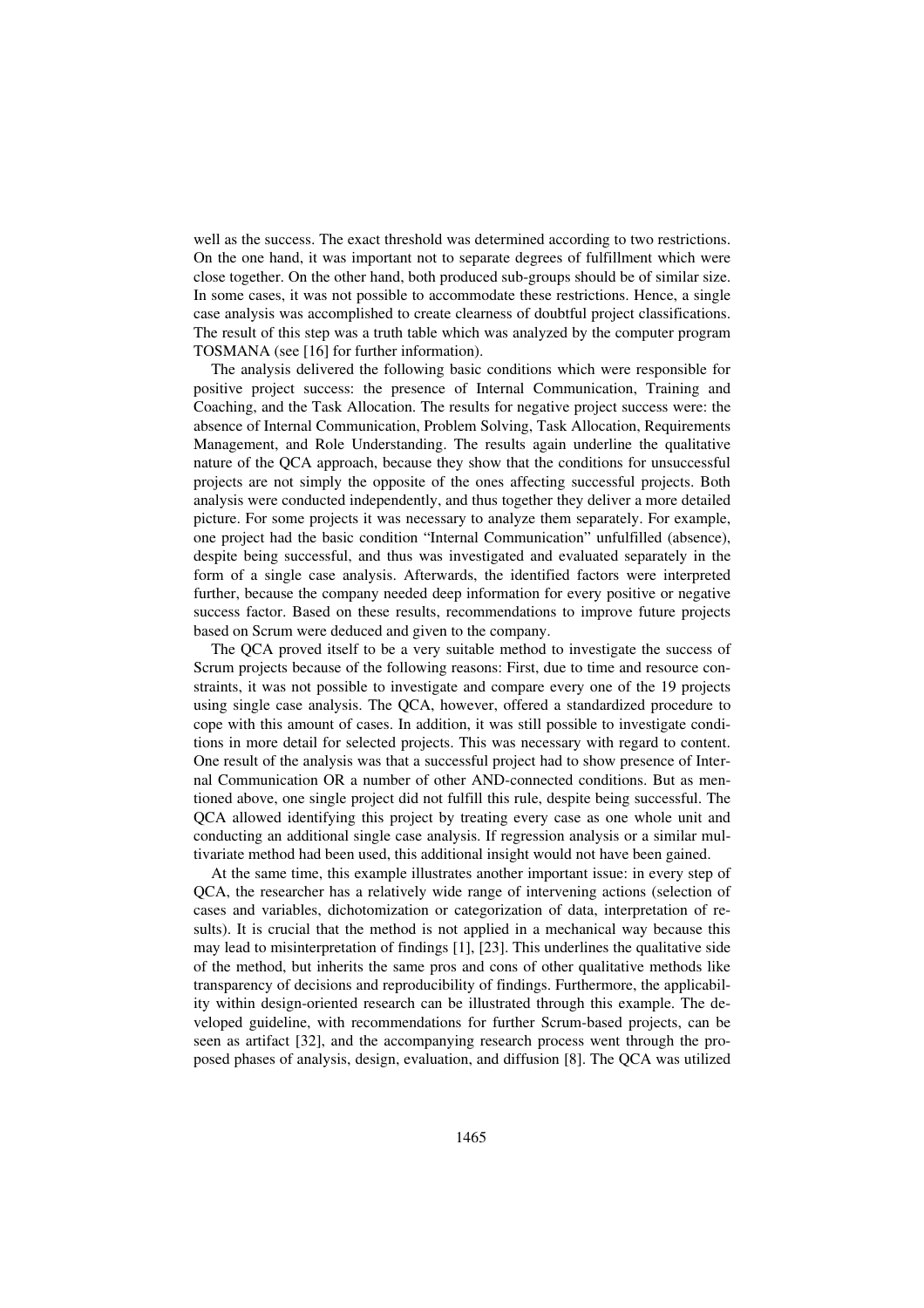especially in the analysis phase to create a substantial basis for deducing the recommendation guidelines for the company. The use of QCA within the evaluation phase is conceivable, too, but was not carried out through this project.

### **3.2 Analysis of Search-Behavior Patterns on Scientists' Online Profiles**

The study was carried out in context of a larger research project on the selfpresentation of scientists on the Internet [33]. Scientists from different disciplines increasingly use the Internet to present themselves. Besides the traditional institution or private HTML webpages, scientists can now also use Web 2.0 tools, such as social networking services, blogs, or microblogs [34-35]. The growing number of selfpresentation options on the Web has led to discussions of the influence of online selfpresentation on the reputation of scientists [36]. However, while the self-presentation of scientists in online profiles has been studied, there is little research on the impact and use of the profiles by others. Thus, the purpose of the study was to analyze the search behavior of European scientists on the Internet profiles of their peers, providing a foundation for the potential of online self-presentation for scientists. It was not an aim of the study to provide representative statements about the general behavior of all European scientists, but rather to detect behavioral patterns. The search behavior was thus analyzed using QCA. Furthermore, quantitative association measures were used to provide a direct comparison.

The study was based on the theory of social networks, assuming that individuals are connected by social ties of different strengths [37-38]. These ties can be strong, with close relationships and intensive exchange; weak, with lesser exchange intensity and little shared resources; latent, founded on organizational structures rather than social contact; or fully absent [38-39]. According to Haythornthwaite [38], the acceptance and adoption of technology for the purpose of communication depends on the strength of the existing tie between two communicators. Hence the study viewed search patterns in connection to existing social ties. To collect data, an online questionnaire based on the critical incident technique [40] was sent to a stratified clustered sample of 1008 European scientists, delivering 123 usable answers. The study looked for search patterns in several different areas, but as it is not our aim to describe the entire study [41] here, we will demonstrate the proceeding on one of them: the access way to the online profiles.

The analysis of the data was carried out using a csQCA [1], [42], in combination with quantitative association measures. The collected data were first coded for quantitative analysis, coding tie strength as an ordinal variable and labeling the different access ways as a nominal variable. These data were then used to generate measures of association. The existence of a relationship of the tie strength and the access ways in general, as well as each access way separately, were then determined using quantitative association measures (Decady-Thomas corrected chi-squared test [43-44], Perason's chi-squared test, Gamma, and Cramer's V). However, this procedure only tested the general existence of a relationship between tie strength and access ways and described associations between single access ways and tie strength. To derive more complex access-way patterns, a csQCA was used. fsQCA and mvQCA were not applied, because tie strength was interpreted as the existence of four distinct outcomes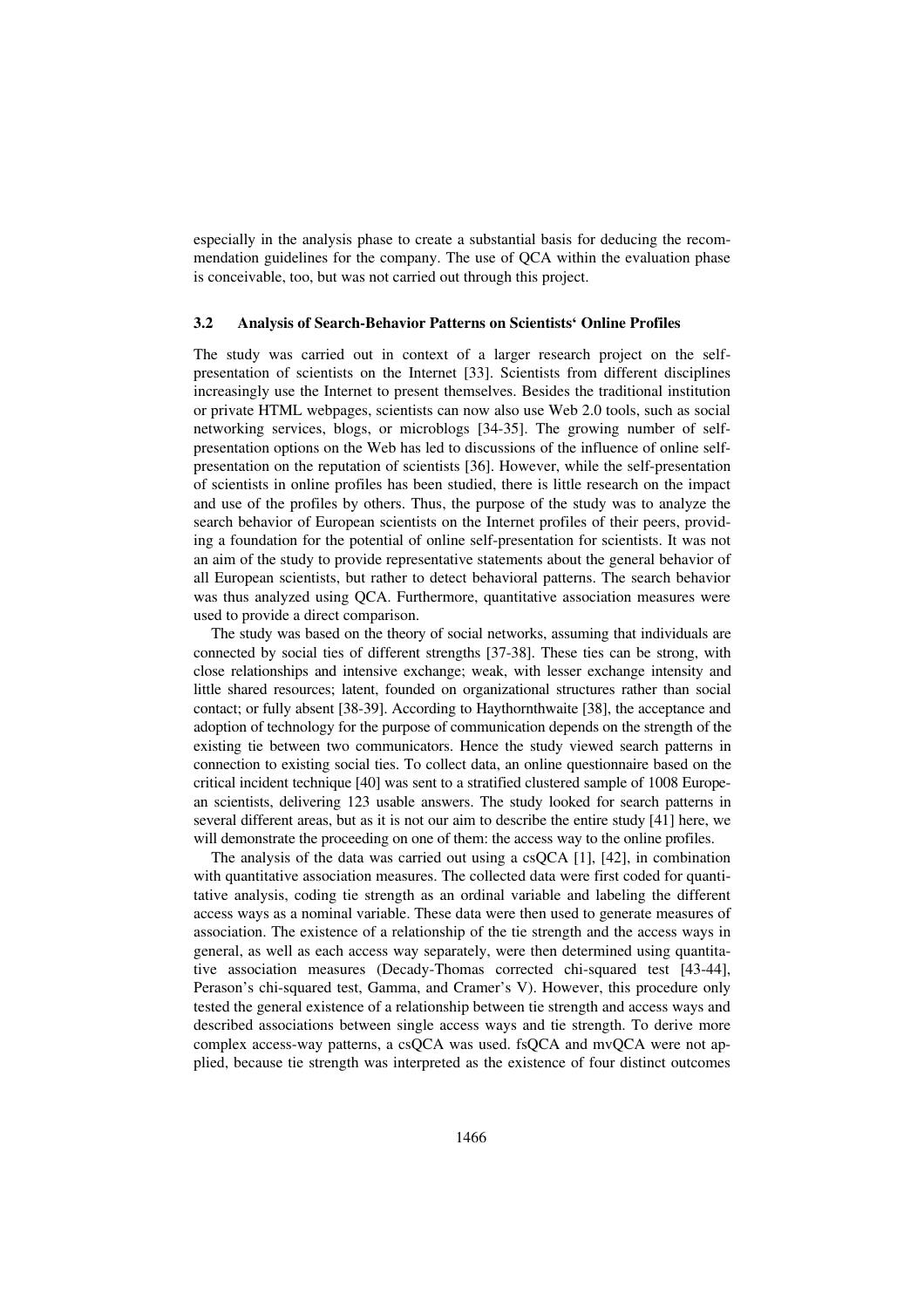rather than of increments, where a distinct combination of access ways (condition) was sought for each tie-strength set. The data was recoded for the csQCA: tie strength was interpreted as four separate sets (StrongTie, WeakTie, LatentTie, and AbsentTie), and a separate set was created for each access way. The data were then calibrated according to their membership in each set. To depict the relationship between the tie strength and the access ways, the combinations of access-way set-memberships were viewed as potential predictors of the tie-strength sets:

$$
TieSet = f(Access Way_1, ..., AccessWay_n)
$$
 (4)

**Table 5.** Resulting access-way patterns

|        |      | irect | page<br>ę<br>ooked | person<br>θ<br>ooked | person<br>for<br>earch<br>ω | topic<br>for<br>Search | Link<br>Used | <b>ther</b> | erage<br>8<br>Raw | erage<br>Jnique | onsistency | erage<br>ខ<br>5<br>Φ<br>ᇹ<br>Ø. | Sist<br>Ξ<br>ھ |
|--------|------|-------|--------------------|----------------------|-----------------------------|------------------------|--------------|-------------|-------------------|-----------------|------------|---------------------------------|----------------|
| Latent | $b1$ | x     | X                  |                      |                             | X                      | X            | O           | 0,01              | 0,01            | 1,00       | 0,62                            | 0,84           |
|        |      | X     |                    | U                    |                             |                        | x            | Χ           | 0,19              | 0,00            | 0,89       |                                 |                |

The QCA was carried out with the fs/QCA software (see [16] for further information). The derived combinations for each tie set were grouped according to common features, identifying core and periphery elements of the patterns [45]. Table 5 shows as an example two (out of seven) patterns describing the access-way combination for scientists with latent ties. The conditions, i.e., the used access ways, that are present in the combination are marked with an X, and the conditions that are absent, i.e., the unused access ways, are marked with an O. One condition is unmarked, as its presence or absence has no influence on the outcome. The two patterns in Table 5 were grouped as being similar, where the conditions describing their similarities were considered core conditions (marked bold), while the others were considered peripheral. The derived combinations, although not describing clear, general patterns, showed visible trends in the way scientists access the online profiles of their peers [41].

Unlike in the previous example, this study can be seen as a part of a theory-building research design. It shows that the QCA can prove beneficial in areas that cannot be easily satisfied with traditional quantitative methods. The identification of patterns and configurations plays an important role in IS research and practice, but the factors of interest often defy meaningful quantification. Hence the available quantitative analyses offer but a simplified picture, such as in this study. The QCA offered more complex and holistic results. At the same time, the results of the study also show pitfalls of the QCA application: this high number of conditions allowed only recognition of trends. In order to obtain better details, the number of responses for each tie set would have had to be higher. At the same time, the increase in the number of cases in itself does not necessarily guarantee better results, as the data may not cover the possible combinations. Selective sampling is helpful in order to cover different combination possibilities.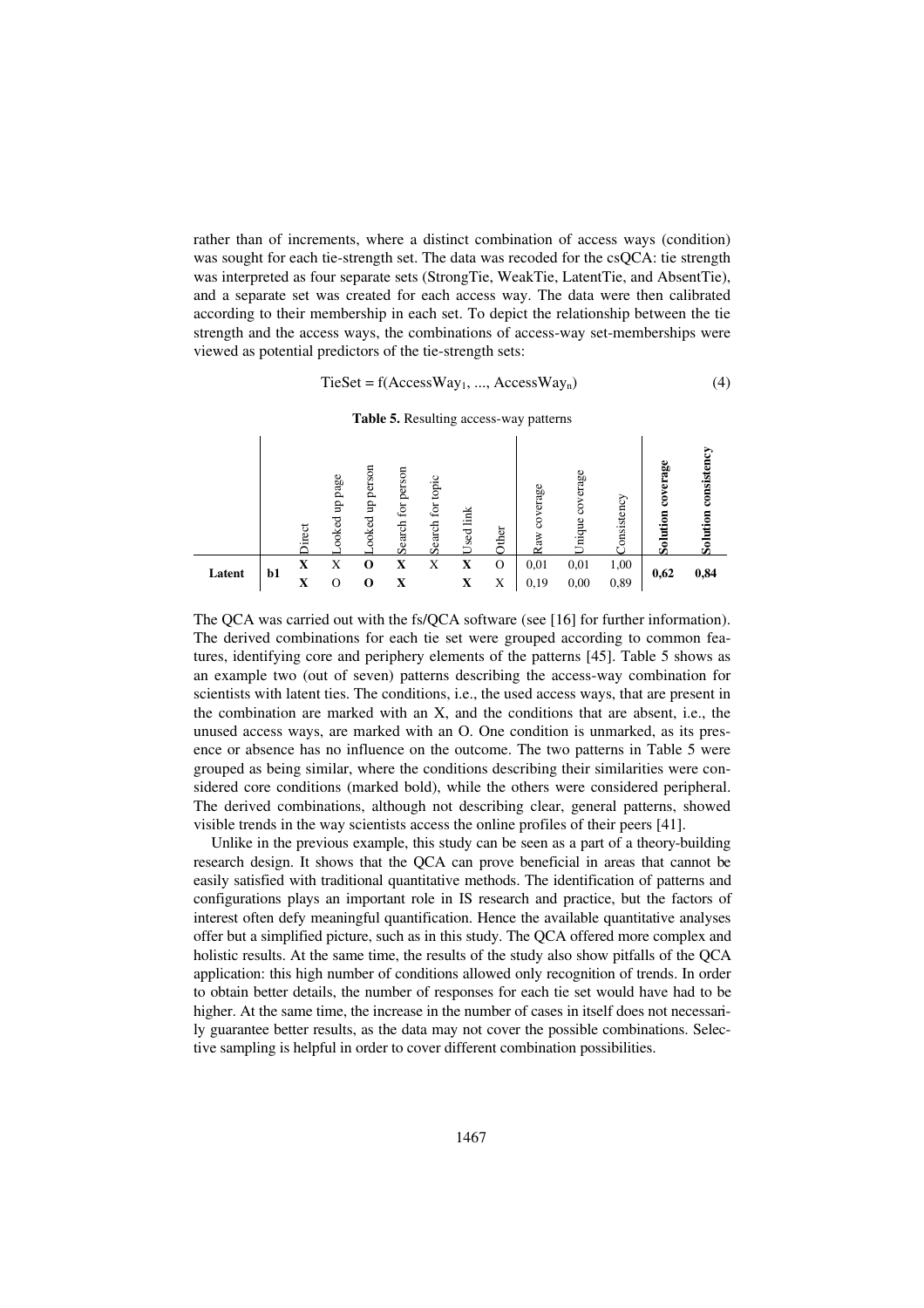# **4 Conclusion**

Our aim in this article was to present the QCA method and discuss its potential for IS and WI research. To this end, we have briefly introduced the method and its application, discussed its usability in IS/WI, and presented two studies that have actively applied QCA: one related to design research process and one related to theory building research process. From these, we have concluded that the use of QCA in IS/WI appears suitable and offers a number of advantages. These include a structured method for the comparison of several case studies, simplification and variable calibration without full context loss, focus on causal relationships, and the derivation of understandable and applicable configurations. The QCA also offers new, creative ways of doing research, as it is based on different principles than traditional quantitative methods. However, there are limitations and potential pitfalls that have to be taken into account when using QCA. These will be discussed in the following.

Firstly, the move from quantitative coding towards an interpretative calibration is helpful when dealing with qualitative data, but it relies strongly on the researchers' interpretation. While some variables can be easily calibrated, as they are already binary or nominal, in other cases (e.g., the project section 3.1), the researcher must decide upon suitable threshold values. In IS/WI, this can be of advantage: as an applied discipline IS/WI research often studies in-depth cases and the researchers thus possess good case knowledge necessary for calibration. At the same time, the focus on data calibration and use of a standardized data manipulation method can lead to the loss of the "big picture". While well structured, QCA relies on qualitative means and requires researchers' attention to the actual meaning of the data. Losing the overview of the context for the benefit of high granularity and standardization of the sets can lead to overcomplicated results with essentially trivial outcomes.

Secondly, although QCA uses calculation to assess the causal relationships, it is not well suited for exploratory analysis based on quantitative measures (i.e., hunting for strong correlations), as it is sensitive to both coding and measurement errors [46]. This aspect makes the method dependent on a sound theoretical foundation and good case-level knowledge, as these determine the adequate specification of the causal conditions for inclusion in the truth table. Unlike conventional quantitative approaches, the QCA does not offer a simple mechanism for excluding 'nonsignificant' variables. Typically, most if not all of the causal conditions that are considered while constructing the truth table appear in the statement of causal combinations that conclude as a result [27], [47]. While a disregard of this explicit reliance on researchers' knowledge and interpretation can lead to mistakes, in IS/WI it may actually help bridging the mentioned gap between behavioral and design approach. QCA explicitly demands the combination of existing theories (coming from behavioral research) with in-depth case studies (in design research). The method can thus help to generate results both grounded in empirical data as well as with a sound theoretical foundation.

Thirdly, the results do not always paint a clear picture. The derived configurations can exhibit traits such as of equifinality (different configurations leading to the same solutions) and natural permutations (interaction stable core conditions and changing peripheral conditions) [48]. As QCA is not a quantitative method, it does not offer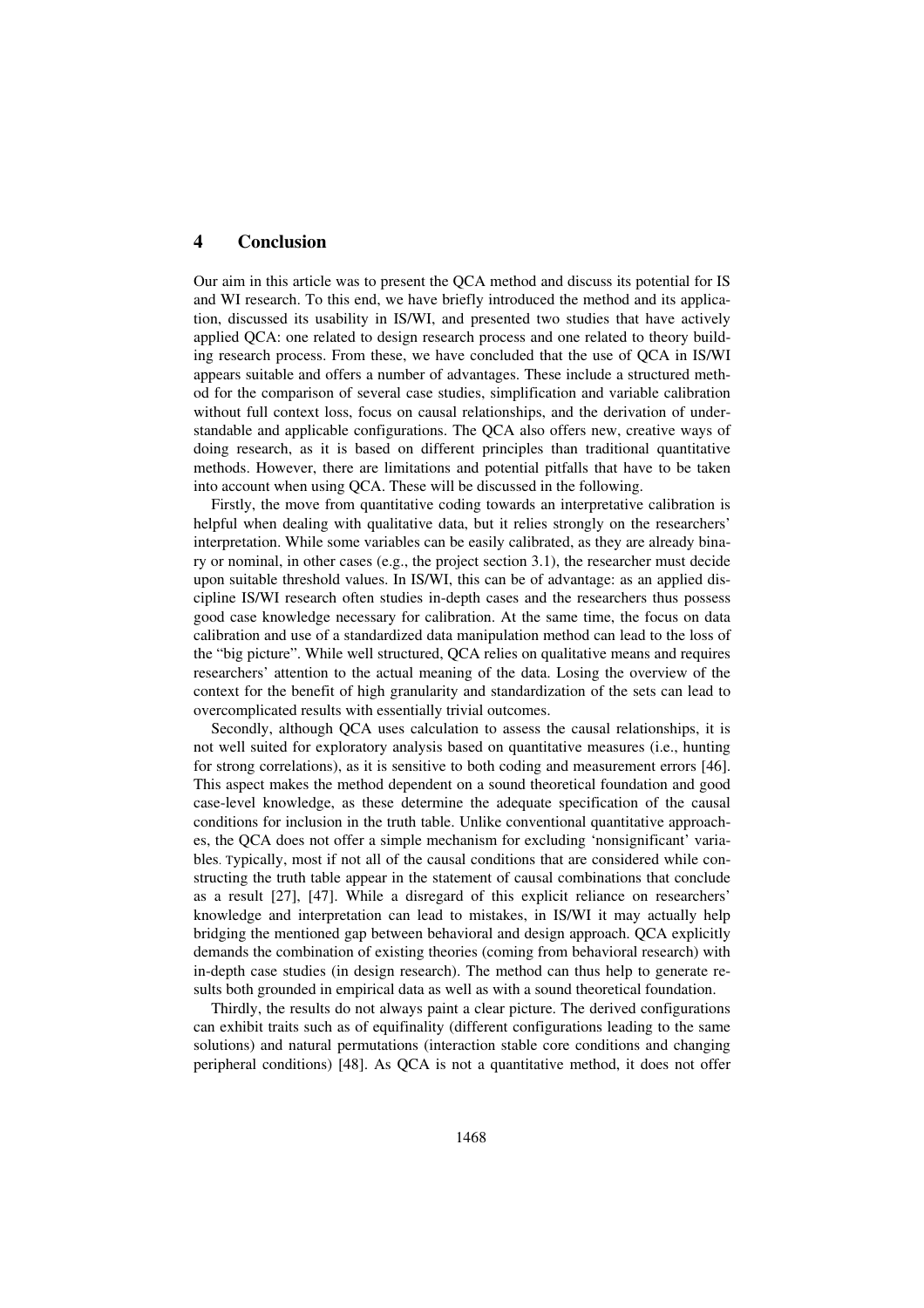definite analytical measures, and sometimes even disregards traditional measures (e.g., frequency). Similarly, QCA is not a tool designed for assessing net effects, as the underlying logic is that causes combine, not that they are in competition with each other. QCA is still in development, and further measures may appear, but provided the character of the method, the effort connected to evaluation and generalization of the results must lie largely with the researchers. Hence, the real test of the value of an application of QCA is not a summary statistic but researchers' assessments of how well the results help them understand their cases. Again, this explicit reliance on the applicability of the results appears particularly relevant for IS/WI research.

In summary, QCA is a well-structured but highly interpretative method, suitable for dealing with a limited number of complex cases. It focuses on the description of causal relationships using a configurational approach and Boolean algebra. We believe that QCA can be used in IS and WI in areas where it is necessary to generate descriptions and factor configurations from a limited number of cases. As such, it offers potential of increasing the rigor of empirical research without sacrificing contextual richness, and the practical applicability of the findings.

## **References**

- 1. Ragin, C.C.: The Comparative Method Moving Beyond Qualitative and Quantitative Strategies. University of California Press, Berkeley (1987)
- 2. March, S.T., Smith, G.F.: Design and natural science research on information technology. Decision Support Systems 15, 251–266 (1995)
- 3. Hevner, A.R., March, S.T., Park, J., Ram, S.: Design Science in Information Systems Research. MIS Quarterly 28, 75–105 (2004)
- 4. Frank, U.: Towards a Pluralistic Conception of Research Methods in Information Systems Research. ICB-Research Report 7, University Duisburg-Essen (2006)
- 5. Niehaves, B.: Epistemological Perspectives on Multi-Method Information Systems Research. In: ECIS 2005 Proceedings, Paper 120 (2005)
- 6. Fichman, R.G.: Going Beyond the Dominant Paradigm for Information Technology Innovation Research: Emerging Concepts and Methods. Journal of the AIS 5, 314–355 (2004)
- 7. Lyytinen, K., King, J.L.: Nothing At The Center?: Academic Legitimacy in the Information Systems Field. Journal of the AIS 5, 220–246 (2004)
- 8. Österle, H., Becker, J., Frank, U., Hess, T., Karagiannis, D., Krcmar, H., Loos, P., Mertens, P., Oberweis, A., Sinz, E.J.: Memorandum zur gestaltungsorientierten Wirtschaftsinformatik. In: Österle, H., Winter, R., Brenner, W. (eds.): Gestaltungsorientierte Wirtschaftsinformatik: Ein Plädoyer für Rigor und Relevanz. Infowerk, Nürnberg (2010)
- 9. Frank, U.: Zur methodischen Fundierung der Forschung in der Wirtschaftsinformatik. In: Österle, H., Winter, R., Brenner, W. (eds.): Gestaltungsorientierte Wirtschaftsinformatik: Ein Plädoyer für Rigor und Relevanz. Infowerk, Nürnberg (2010)
- 10. Ketchen, D.J., Boyd, B.K., Bergh, D.D.: Research Methodology in Strategic Management: Past Accomplishments and Future Challenges. Organizational Research Methods 11, 643– 658 (2007)
- 11. Mingers, J.: Combining IS Research Methods: Towards a Pluralist Methodology. Information Systems Research 12, 240–259 (2001)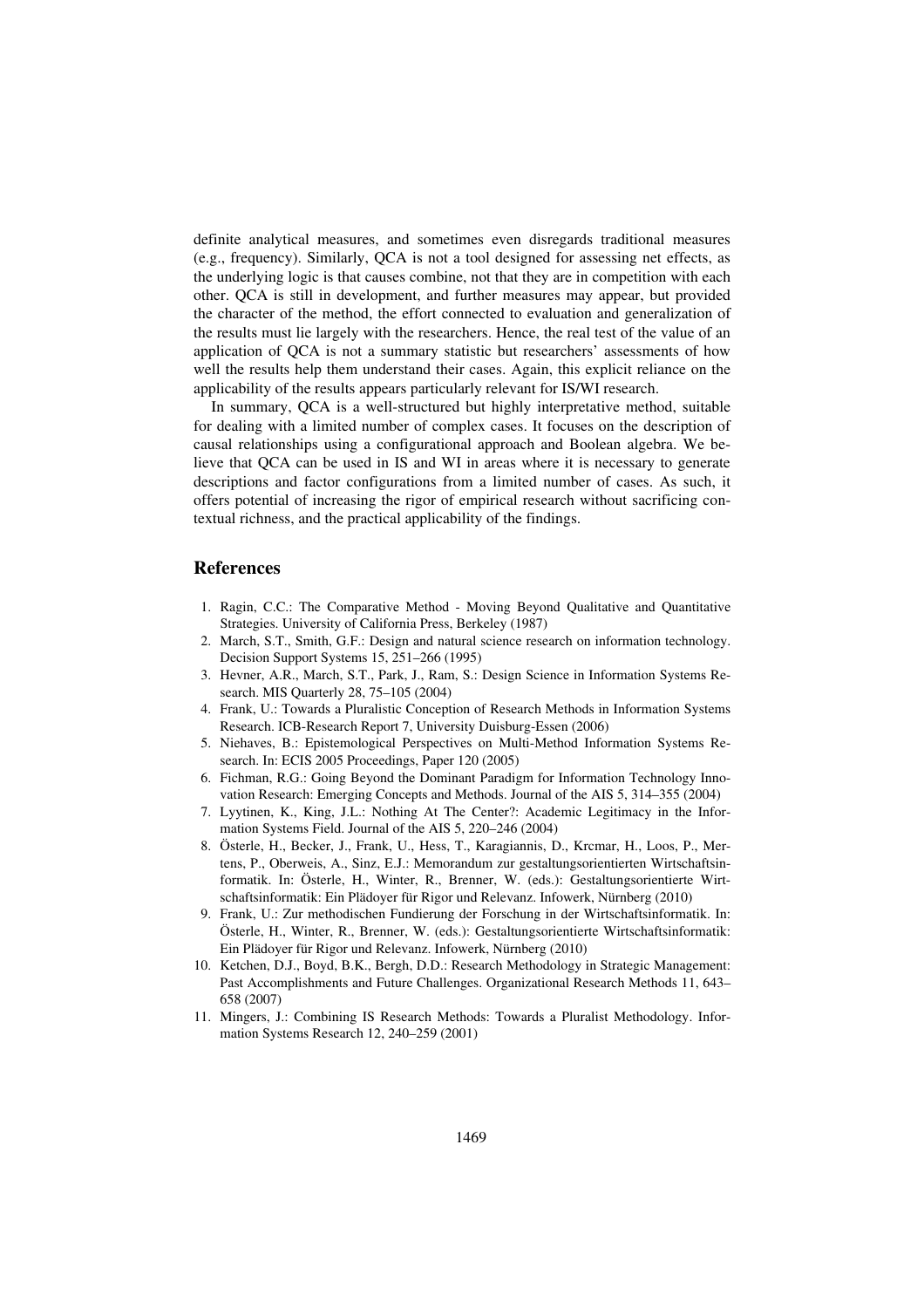- 12. Mill, J.S.: A System of Logic, Ratiocinative and Inductive: Being a Connected View of the Principles of Evidence and the Methods of Scientific Investigation. In: Robson, J.M. (ed.): Collected Works of John Stuart Mill. The University of Toronto Press, Toronto (2007)
- 13. Berg-Schlosser, D., De Meur, G., Rihoux, B., Ragin, C.C.: Qualitative Comparative Analysis (QCA) as an Approach. In: Rihoux, B. Ragin, C.C. (eds.): Configurational Comparative Methods: Qualitative Comparative Analysis (QCA) and Related Techniques. SAGE Publications, Thousand Oaks, CA (2009)
- 14. Schneider, C.Q., Wagemann, C.: Qualitative Comparative Analysis (QCA) und Fuzzy Sets: Ein Lehrbuch für Anwender und jene, die es werden wollen. Barbara Budrich, Opladen (2007)
- 15. Greckhamer, T., Misangyi, V.F., Elms, H., Lacey, R.: Using Qualitative Comparative Analysis in Strategic Management Research: An Examination of Combinations of Industry, Corporate, and Business-Unit Effects. Organizational Research Methods 11, 695–726 (2007)
- 16. compasss, http://www.compasss.org/
- 17. Cronqvist, L.: Konfigurationelle Analyse mit Multi-Value QCA als Methode der Vergleichenden Politikwissenschaft mit einem Fallbeispiel aus der Vergleichenden Parteienforschung (Erfolg Grüner Parteien in den achtziger Jahren) (2007)
- 18. Niehaves, B., Stahl, B.C.: Criticality, Epistemology, and Behaviour vs. Design Information Systems Research Across Different Sets of Paradigms. In: ECIS 2006 Proceedings, pp. 1–12 (2006)
- 19. Rihoux, B., De Meur, G.: Crisp-Set Qualitative Comparative Analysis (csQCA). In: Rihoux, B., Ragin, C.C. (eds.): Configurational Comparative Methods: Qualitative Comparative Analysis (QCA) and Related Techniques. SAGE Publications, Thousand Oaks, CA (2009)
- 20. Rihoux, B., Ragin, C.C. (eds): Configurational Comparative Methods: Qualitative Comparative Analysis (QCA) and Related Techniques. SAGE Publications, Thousand Oaks, CA (2009)
- 21. Hess, T.: Erkenntnisgegenstand der (gestaltungsorientierten) Wirtschaftsinformatik. In: Österle, H., Winter, R., and Brenner, W. (eds.): Gestaltungsorientierte Wirtschaftsinformatik: Ein Plädoyer für Rigor und Relevanz. Infowerk (2010)
- 22. Heinrich, L.J.: Wirtschaftsinformatik: Einführung und Grundlegung. Springer, Heidelberg (2004)
- 23. Rihoux, B.: Qualitative Comparative Analysis (QCA) and Related Systematic Comparative Methods: Recent Advances and Remaining Challenges for Social Science Research. International Sociology 21, 679–706 (2006)
- 24. Rihoux, B.: Bridging the Gap between the Qualitative and Quantitative Worlds? A Retrospective and Prospective View on Qualitative Comparative Analysis. Field Methods 15, 351–365 (2003)
- 25. Yin, R.K.: Case Study Research: Design and Methods. Sage Publications, Thousand Oaks, CA (2009)
- 26. Glaser, B.G., Strauss, A.: The Discovery of Grounded Theory: Strategies for qualitative research. Sociology Press, Mill Valley, CA, USA (1967)
- 27. Ragin, C.C., Shulman, D., Weinberg, A., Gran, B.: Complexity, Generality, and Qualitative Comparative Analysis. Field Methods 15 (4), 323–340 (2003)
- 28. Beck, K., Beedle, M., van Bennekum, A., Cockburn, A., Cunningham, W., Fowler, M., Grenning, J., Highsmith, J., Hunt, A., Jeffries, R., Kern, J., Marick, B., Martin, R.C., Mellor, S., Schwaber, K., Sutherland, J., Thomas, D.: Manifesto for Agile Software Development, http://agilemanifesto.org/